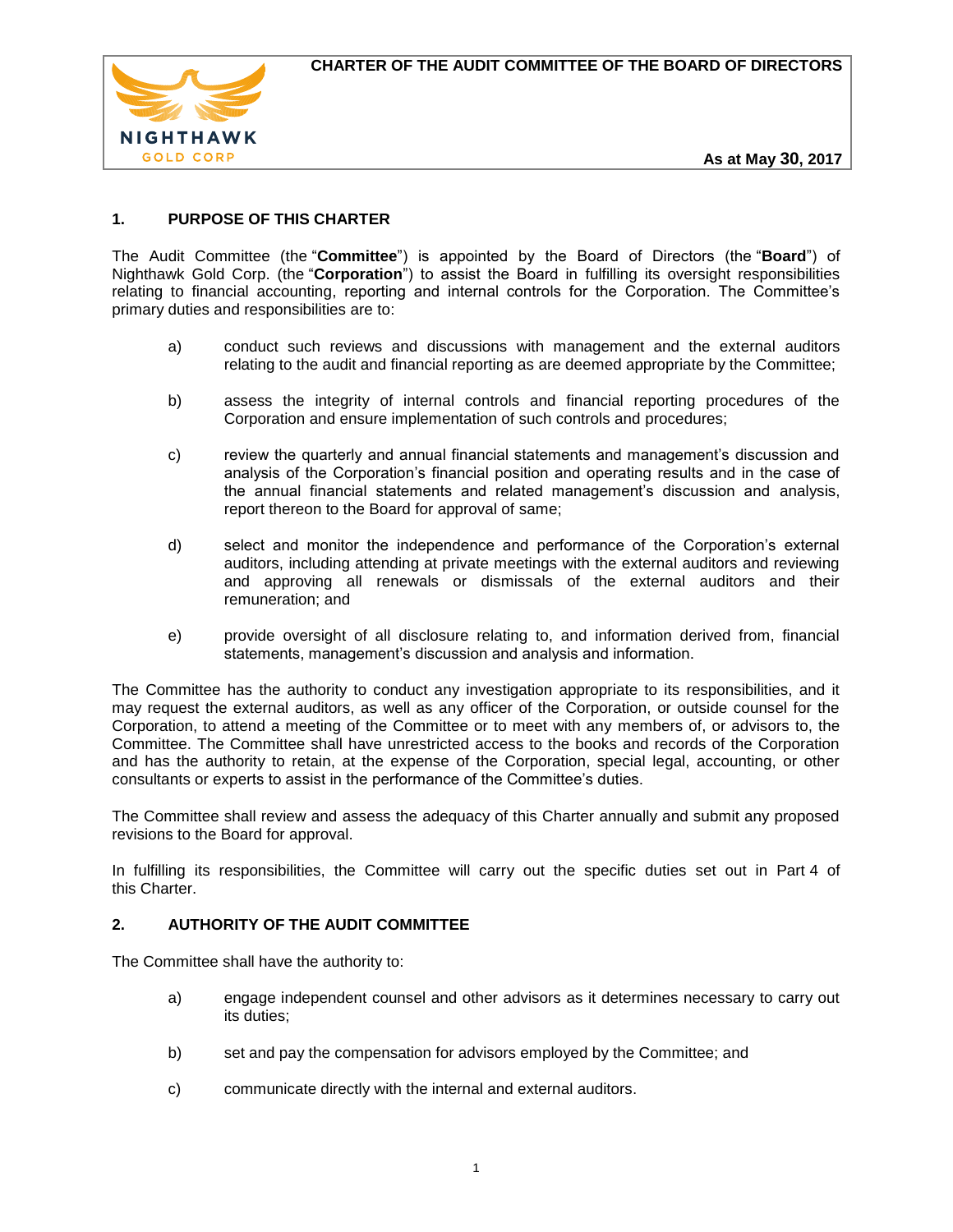## **3. COMPOSITION AND MEETINGS**

The Committee and its membership shall meet all applicable legal, regulatory and listing requirements, including, without limitation, those of the Ontario Securities Commission ("**OSC**"), the Toronto Stock Exchange, the *Business Corporations Act* (Ontario) and all applicable securities regulatory authorities.

- a) The Committee shall be composed of three or more directors as shall be designated by the Board from time to time. Unless a Chair is elected by the Board, the members of the Committee shall designate from amongst themselves by majority vote of the full Committee a member who shall serve as Chair. The position description and responsibilities of the Chair are set out in Schedule "A" attached hereto.
- b) Each member of the Committee shall be "independent" and "financially literate". An "independent" director is a director who has no direct or indirect material relationship with the Corporation. A "material relationship" is a relationship which, in the view of the Board, could be reasonably expected to interfere with the exercise of the director's independent judgement or a relationship deemed to be a material relationship pursuant to Sections 1.4 and 1.5 of National Instrument 52-110 — *Audit Committees*, as set out in Schedule "B" hereto. A "financially literate" director is a director who has the ability to read and understand a set of financial statements that present a breadth and level of complexity of accounting issues that are generally comparable to the breadth and complexity of the accounting issues that can be reasonably expected to be raised in the Corporation's financial statements.
- c) Each member of the Committee shall serve at the pleasure of the Board, and in any event, only so long as he or she shall be independent. The Committee shall report to the Board.
- d) The Committee shall meet at least quarterly, at the discretion of the Chair or a majority of its members, as circumstances dictate or as may be required by applicable legal or listing requirements. A minimum of two and at least 50% of the members of the Committee present, either in person or by telephone, shall constitute a quorum.
- e) If within one hour of the time appointed for a meeting of the Committee, a quorum is not present, the meeting shall stand adjourned to the same hour on the next business day following the date of such meeting at the same place. If at the adjourned meeting a quorum as hereinbefore specified is not present within one hour of the time appointed for such adjourned meeting, such meeting shall stand adjourned to the same hour on the second business day following the date of such meeting at the same place. If at the second adjourned meeting a quorum as hereinbefore specified is not present, the quorum for the adjourned meeting shall consist of the members then present (a "**Reduced Quorum**").
- f) If, and whenever a vacancy shall exist, the remaining members of the Committee may exercise all of its powers and responsibilities so long as a quorum remains in office or a Reduced Quorum is present in respect of a specific Committee meeting.
- g) The time and place at which meetings of the Committee shall be held, and procedures at such meetings, shall be determined from time to time by the Committee. A meeting of the Committee may be called by letter, telephone, facsimile, email or other means of communication, by giving at least 48 hours' notice, provided that no notice of a meeting shall be necessary if all of the members are present either in person or by means of conference telephone or if those absent have waived notice or otherwise signified their consent to the holding of such meeting.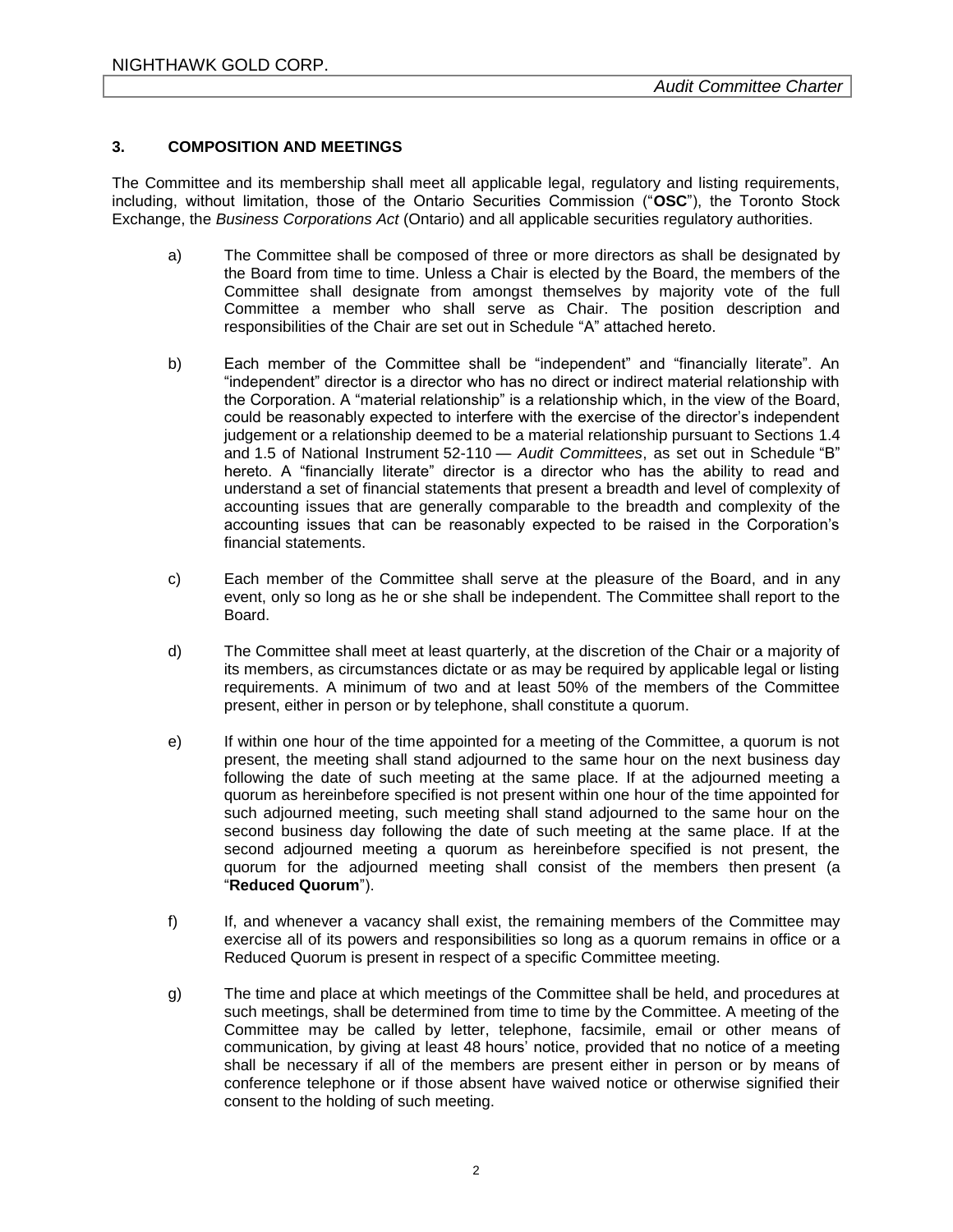- h) Any member of the Committee may participate in the meeting of the Committee by means of conference telephone or other communication equipment, and the member participating in a meeting pursuant to this paragraph shall be deemed, for the purposes hereof, to be present in person at the meeting.
- i) The Committee shall keep minutes of its meetings. The Committee may, from time to time, appoint any person who need not be a member, to act as a secretary at any meeting.
- j) Any director of the Corporation may attend meetings of the Committee, and the Committee may invite such officers and employees of the Corporation and its subsidiaries as the Committee may see fit, from time to time, to attend at meetings of the Committee.
- k) Any matters to be determined by the Committee shall be decided by a majority of votes cast at a meeting of the Committee called for such purpose. Actions of the Committee may be taken by an instrument or instruments in writing signed by all of the members of the Committee, and such actions shall be effective as though they had been decided by a majority of votes cast at a meeting of the Committee called for such purpose. The Committee shall report its determinations to the Board at the next scheduled meeting of the Board, or earlier as the Committee deems necessary. All decisions or recommendations of the Committee shall require the approval of the Board prior to implementation, other than those relating to the approval of the interim financial statements, non-audit services and annual audit fees which do not require the approval of the Board.
- l) The Committee members will be elected annually at the first meeting of the Board following the annual general meeting of shareholders.
- m) The Board may at any time amend or rescind any of the provisions hereof, or cancel them entirely, with or without substitution.

#### **4. RESPONSIBILITIES**

#### **a) Financial Accounting and Reporting Process and Internal Controls**

i) The Committee shall review the annual audited and interim financial statements and related management's discussion and analysis before the Corporation publicly discloses this information to satisfy itself that the financial statements are presented in accordance with applicable accounting principles and in the case of the annual audited financial statements and related management's discussion and analysis, report thereon and recommend to the Board whether or not same should be approved prior to their being filed with the appropriate regulatory authorities. With respect to the annual audited financial statements, the Committee shall discuss significant issues regarding accounting principles, practices, and judgments of management with management and the external auditors as and when the Committee deems it appropriate to do so. The Committee shall consider whether the Corporation's financial disclosures are complete, accurate, prepared in accordance with International Financial Reporting Standards and fairly present the financial position of the Corporation. The Committee shall also satisfy itself that, in the case of the annual financial statements, the audit function has been effectively carried out by the auditors and, in the case of the interim financial statements, that the review function has been effectively carried out.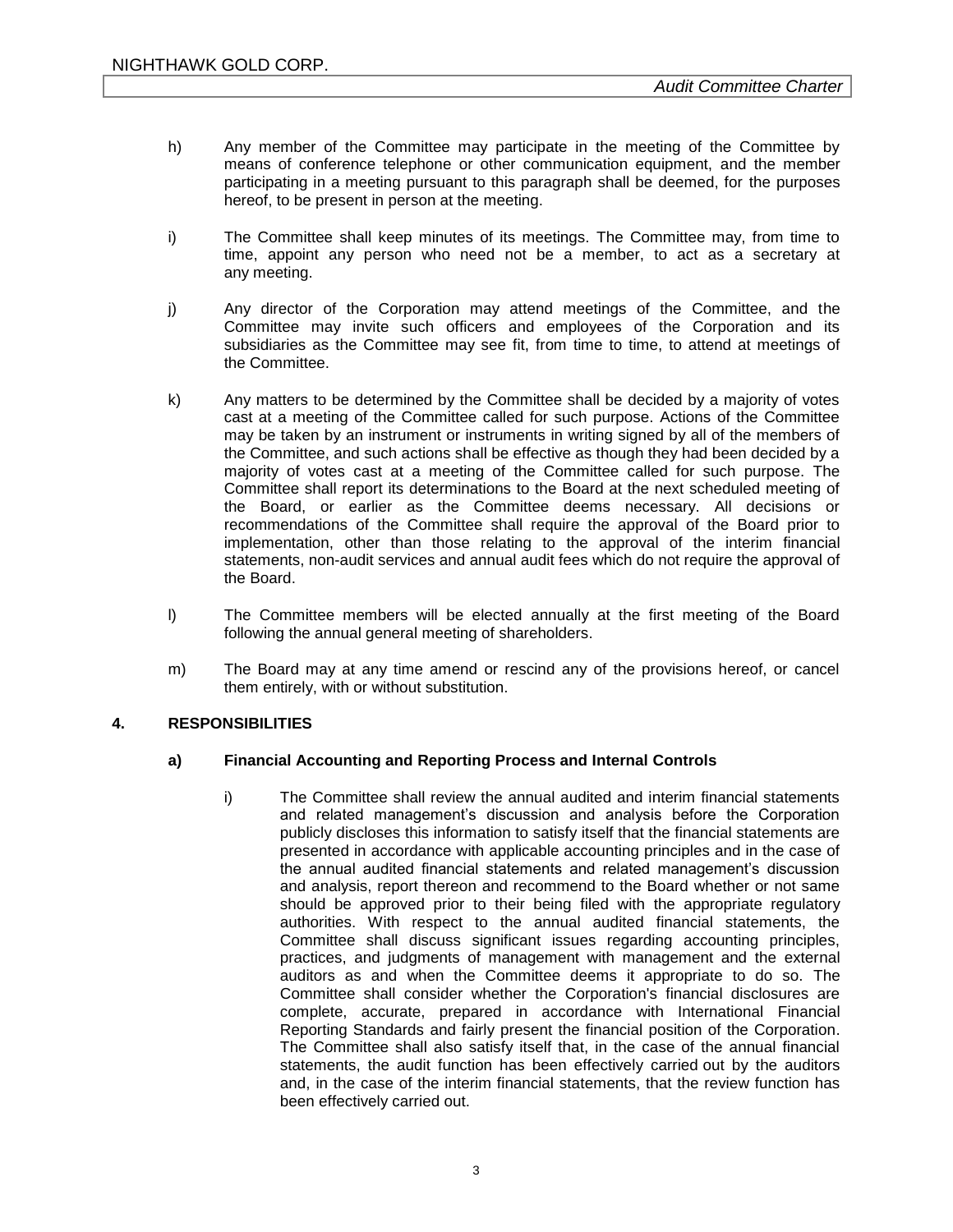- ii) Review and assess the adequacy and effectiveness of the Corporation's systems of internal control and management information systems through discussion with management and the external auditor to ensure that the Corporation maintains appropriate systems, is able to assess the pertinent risks of the Corporation and that the risk of a material misstatement in the financial disclosures can be detected.
- iii) The Committee shall be satisfied that adequate procedures are in place for the review of the Corporation's public disclosure of financial information extracted or derived from the Corporation's financial statements, management's discussion and analysis and annual and interim financial press releases, and periodically assess the adequacy of these procedures in consultation with any disclosure committee of the Corporation.
- iv) The Committee shall review any press releases containing disclosure regarding financial information that are required to be reviewed by the Committee under any applicable laws or otherwise pursuant to the policies of the Corporation (including before the Corporation publicly discloses this information).
- v) The Committee shall meet no less than annually with the external auditors and the Chief Financial Officer or, in the absence of a Chief Financial Officer, with the officer of the Corporation in charge of financial matters, to review accounting practices, internal controls and such other matters as the Committee, Chief Financial Officer or, in the absence of a Chief Financial Officer, the officer of the Corporation in charge of financial matters, deem appropriate.vi) The Committee shall inquire of management and the external auditors about significant financial and internal control risks or exposures and assess the steps management has taken to minimize such risks.
- vii) The Committee shall review the post-audit or management letter, if any, containing the recommendations of the external auditors and management's response and subsequent follow-up to any identified weaknesses.
- viii) The Committee shall periodically review and make recommendations regarding the Code of Business Conduct and Ethics adopted by the Board;
- ix) The Committee shall follow procedures established as set out in the Whistleblower Policy of the Corporation, for:
	- the receipt, retention, and treatment of complaints received by the Corporation regarding accounting, internal accounting controls, auditing matters or violations to the Corporation's Code of Business Conduct and Ethics; and
	- the submission by employees, consultants, contractors, directors or officers of the Corporation, on a confidential and anonymous basis, of concerns regarding questionable accounting, auditing matters or violations to the Corporation's Code of Business Conduct and Ethics.
- x) The Committee shall ensure that management establishes and maintains an appropriate budget process, which shall include the preparation and delivery of periodic reports from the Chief Financial Officer to the Committee comparing actual spending to the budget. The budget shall include assumptions regarding economic parameters that are well supported and shall take into account the risks facing the Corporation.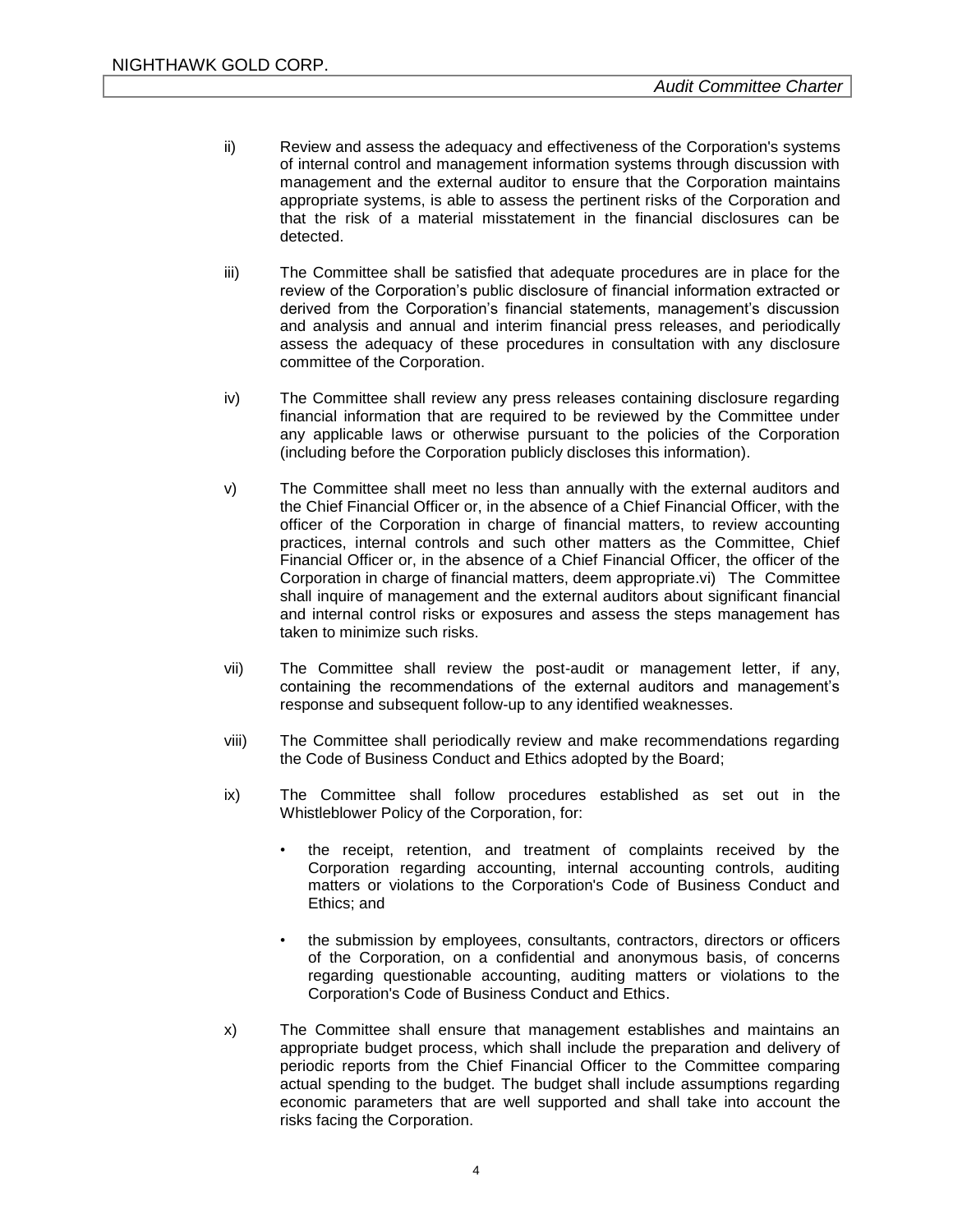xi) The Committee shall have the authority to adopt such policies and procedures as it deems appropriate to operate effectively.

# **b) Independent Auditors**

- i) The Committee shall recommend to the Board the external auditors to be nominated for the purpose of preparing or issuing an auditors' report or performing other audit, review or attest services for the Corporation, shall set the compensation for the external auditors, provide oversight of the external auditors and shall ensure that the external auditors' report directly to the Committee.
- ii) The Committee shall ensure that procedures are in place to assess the audit activities of the independent auditors and the internal audit functions.
- iii) The pre-approval of the Committee shall be required as further set out in Schedule "C" prior to the undertaking of any non-audit services not prohibited by law to be provided by the external auditors in accordance with this Charter.
- iv) The Committee shall monitor and assess the relationship between management and the external auditors and monitor, support and assure the independence and objectivity of the external auditors and attempt to resolve disagreements between management and the external auditors regarding financial reporting.
- v) The Committee shall review the external auditors' audit plan, including the scope, procedures and timing of the audit.
- vi) The Committee shall review the results of the annual audit with the external auditors, including matters related to the conduct of the audit.
- vii) The Committee shall obtain timely reports from the external auditors describing critical accounting policies and practices, alternative treatments of information within International Financial Reporting Standards that were discussed with management, their ramifications, and the external auditors' preferred treatment and material written communications between the Corporation and the external auditors.
- viii) The Committee shall review fees paid by the Corporation to the external auditors and other professionals in respect of audit and non-audit services on an annual basis.
- ix) The Committee shall review and approve the Corporation's hiring policies regarding partners, employees and former partners and employees of the present and former auditors of the Corporation.
- x) The Committee shall have the authority to engage the external auditors to perform a review of the interim financial statements.

## **c) Other Responsibilities**

The Committee shall perform any other activities consistent with this Charter and governing law, as the Committee or the Board deems necessary or appropriate.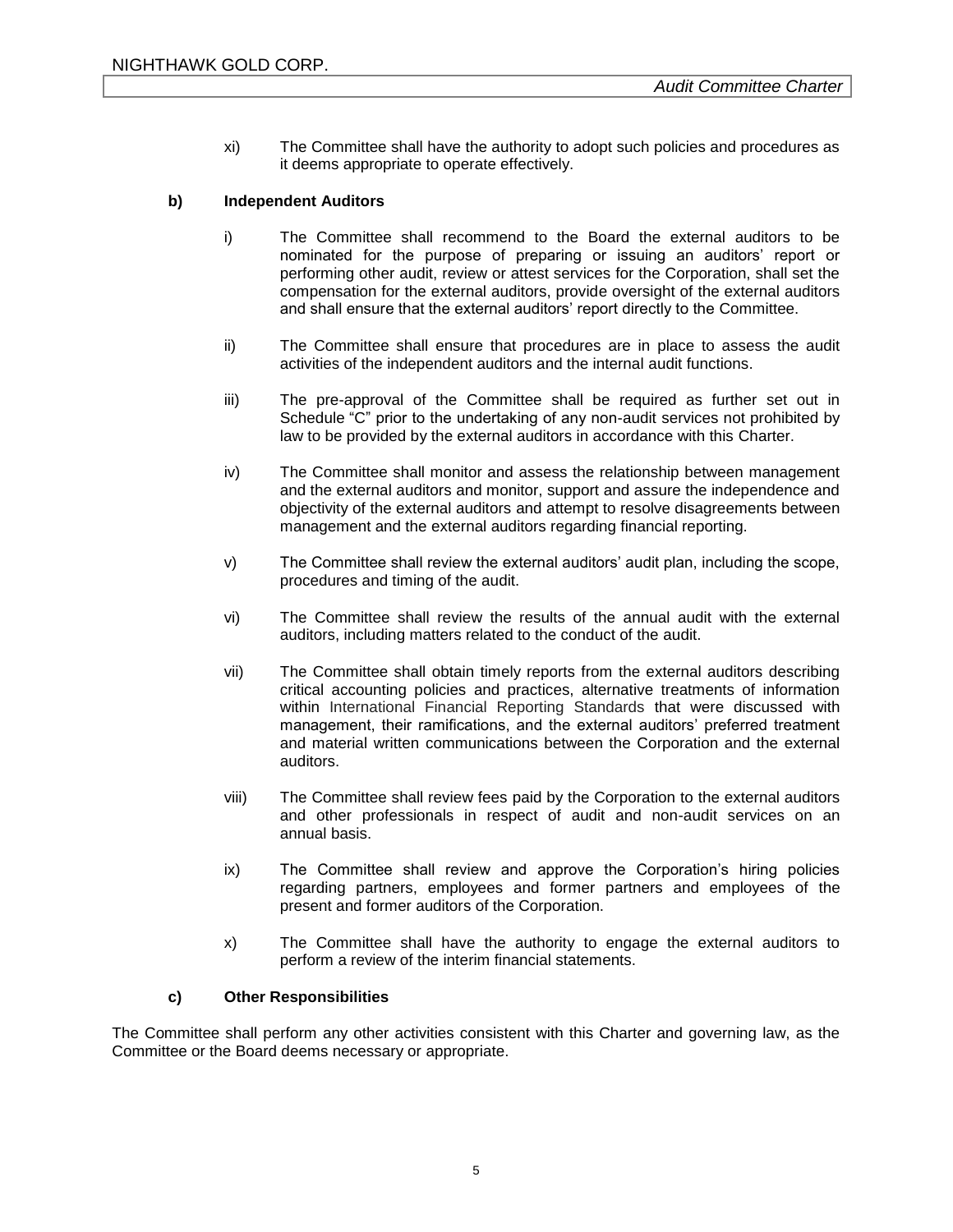## **SCHEDULE "A"**

## **NIGHTHAWK GOLD CORP.**

#### POSITION DESCRIPTION FOR THE CHAIRMAN OF THE AUDIT COMMITTEE

## **1. PURPOSE**

The Chairman of the Committee shall be an independent director who is elected by the Board or designated by majority vote of the Committee to act as the leader of the Committee in assisting the Board in fulfilling its financial reporting and control responsibilities to the shareholders of the Corporation.

#### **2. WHO MAY BE CHAIRMAN**

The Chairman will be selected from amongst the independent directors of the Corporation who have a sufficient level of financial sophistication and experience in dealing with financial issues to ensure the leadership and effectiveness of the Committee.

The Chairman will be selected annually at the first meeting of the Board following the annual general meeting of shareholders or designated by majority vote of the Committee.

## **3. RESPONSIBILITIES**

The following are the primary responsibilities of the Chairman:

- a) chair all meetings of the Committee in a manner that promotes meaningful discussion;
- b) ensure adherence to the Committee's Charter and that the adequacy of the Committee's Charter is reviewed annually;
- c) provide leadership to the Committee to enhance the Committee's effectiveness, including:
	- i) act as liaison and maintain communication with the Board to optimize and coordinate input from directors, and to optimize the effectiveness of the Committee. This includes ensuring that Committee materials are available to any director upon request and reporting to the Board on all decisions of the Committee at the first meeting of the Board after each Committee meeting and at such other times and in such manner as the Committee considers advisable;
	- ii) ensure that the Committee works as a cohesive team with open communication, as well as to ensure open lines of communication among the independent auditors, financial and senior management and the Board for financial and control matters;
	- iii) ensure that the resources available to the Committee are adequate to support its work and to resolve issues in a timely manner;
	- iv) ensure that the Committee serves as an independent and objective party to monitor the Corporation's financial reporting process and internal control systems, as well as to monitor the relationship between the Corporation and the independent auditors to ensure independence;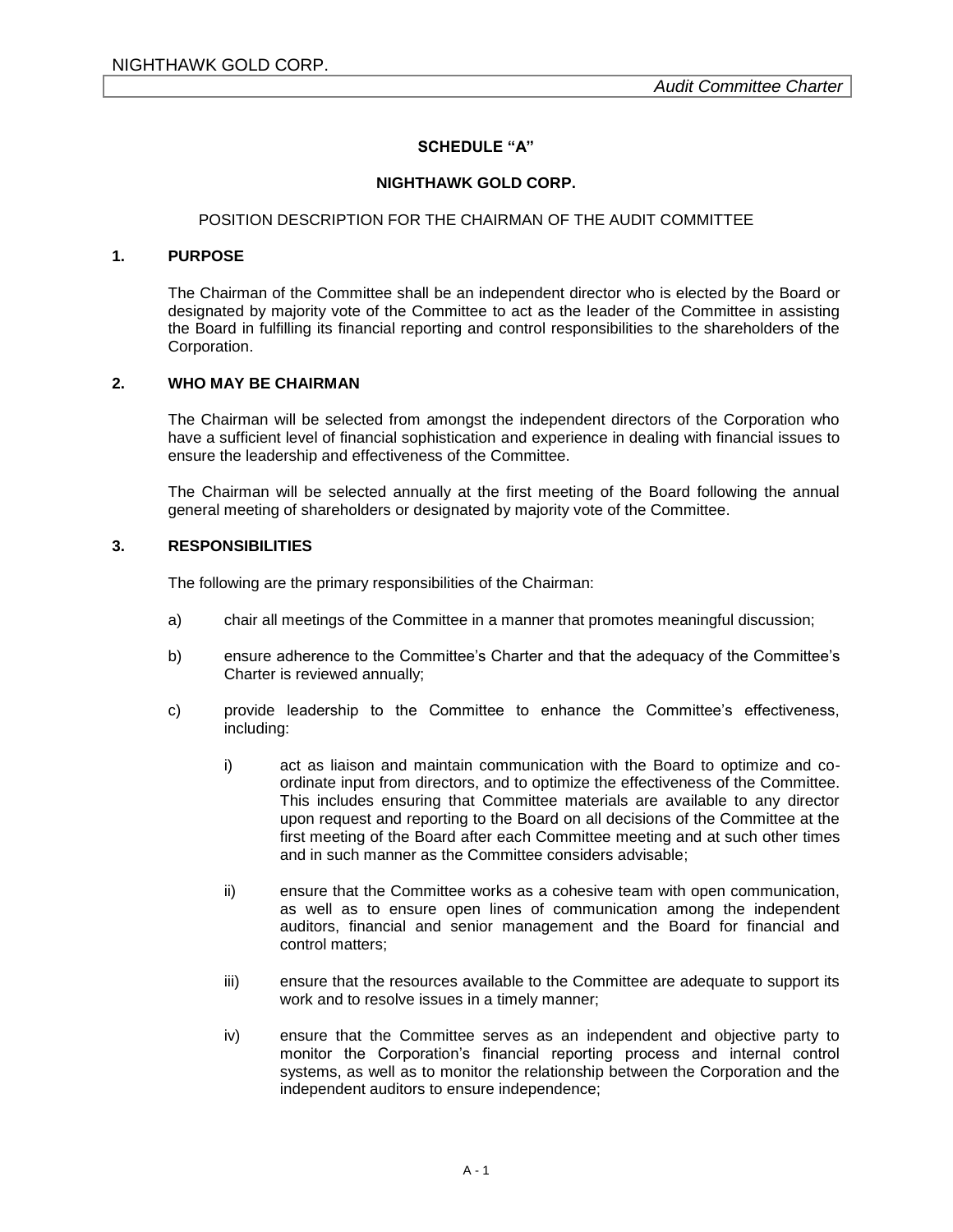- v) ensure that procedures as determined by the Committee are in place to assess the audit activities of the independent auditors and the internal audit functions; and
- vi) ensure that procedures as determined by the Committee are in place to review the Corporation's public disclosure of financial information and assess the adequacy of such procedures periodically, in consultation with any disclosure committee of the Corporation;
- d) ensure that procedures as determined by the Committee are in place for dealing with complaints received by the Corporation regarding accounting, internal controls and auditing matters, and for employees to submit confidential anonymous concerns;
- e) manage the Committee, including:
	- i) adopt procedures to ensure that the Committee can conduct its work effectively and efficiently, including committee structure and composition, scheduling, and management of meetings;
	- ii) prepare the agenda of the Committee meetings and ensuring pre-meeting material is distributed in a timely manner and is appropriate in terms of relevance, efficient format and detail;
	- iii) ensure meetings are appropriate in terms of frequency, length and content;
	- iv) obtain a report from the independent auditors on an annual basis, review the report with the Committee and arranging meetings with the auditors and financial management to review the scope of the proposed audit for the current year, its staffing and the audit procedures to be used;
	- v) oversee the Committee's participation in the Corporation's accounting and financial reporting process and the audits of its financial statements;
	- vi) ensure that the auditor's report directly to the Committee, as representatives of the Corporation's shareholders;
	- vii) annually review with the Committee its own performance, report annually to the Board on the role of the Committee and the effectiveness of the Committee in contributing to the effectiveness of the Board; and
	- viii) together with the Board, oversee the structure, composition and membership of, and activities delegated to, the Committee from time to time;
- f) perform such other duties as may be delegated from time to time to the Chairman by the Board.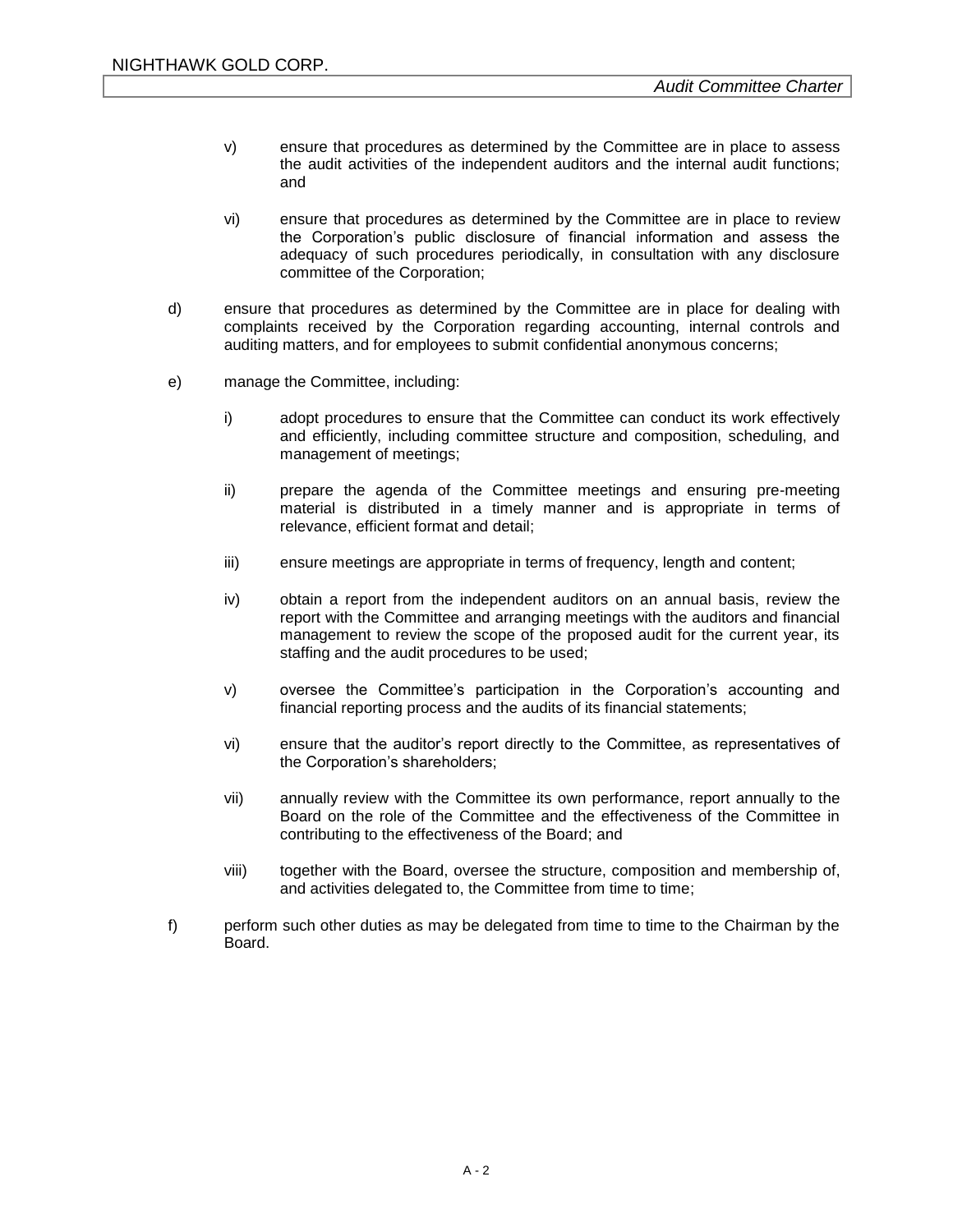## **SCHEDULE "B"**

## **NIGHTHAWK GOLD CORP.**

#### NATIONAL INSTRUMENT 52-110 AUDIT COMMITTEES ("**NI 52-110**")

#### **Section 1.4 — Meaning of Independence**

- (1) An audit committee member is independent if he or she has no direct or indirect material relationship with the issuer.
- (2) For the purposes of subsection (1), a "material relationship" is a relationship which could, in the view of the issuer's board of directors, be reasonably expected to interfere with the exercise of a member's independent judgment.
- (3) Despite subsection (2), the following individuals are considered to have a material relationship with an issuer:
	- (a) an individual who is, or has been within the last three years, an employee or executive officer of the issuer;
	- (b) an individual whose immediate family member is, or has been within the last three years, an executive officer of the issuer;
	- (c) an individual who:
		- (i) is a partner of a firm that is the issuer's internal or external auditor,
		- (ii) is an employee of that firm, or
		- (iii) was within the last three years a partner or employee of that firm and personally worked on the issuer's audit within that time;
	- (d) an individual whose spouse, minor child or stepchild, or child or stepchild who shares a home with the individual:
		- $(i)$  is a partner of a firm that is the issuer's internal or external auditor,
		- (ii) is an employee of that firm and participates in its audit, assurance or tax compliance (but not tax planning) practice, or
		- (iii) was within the last three years a partner or employee of that firm and personally worked on the issuer's audit within that time;
	- (e) an individual who, or whose immediate family member, is or has been within the last three years, an executive officer of an entity if any of the issuer's current executive officers serves or served at that same time on the entity's compensation committee; and
	- (f) an individual who received, or whose immediate family member who is employed as an executive officer of the issuer received, more than \$75,000 in direct compensation from the issuer during any 12 month period within the last three years.
- (4) Despite subsection (3), an individual will not be considered to have a material relationship with the issuer solely because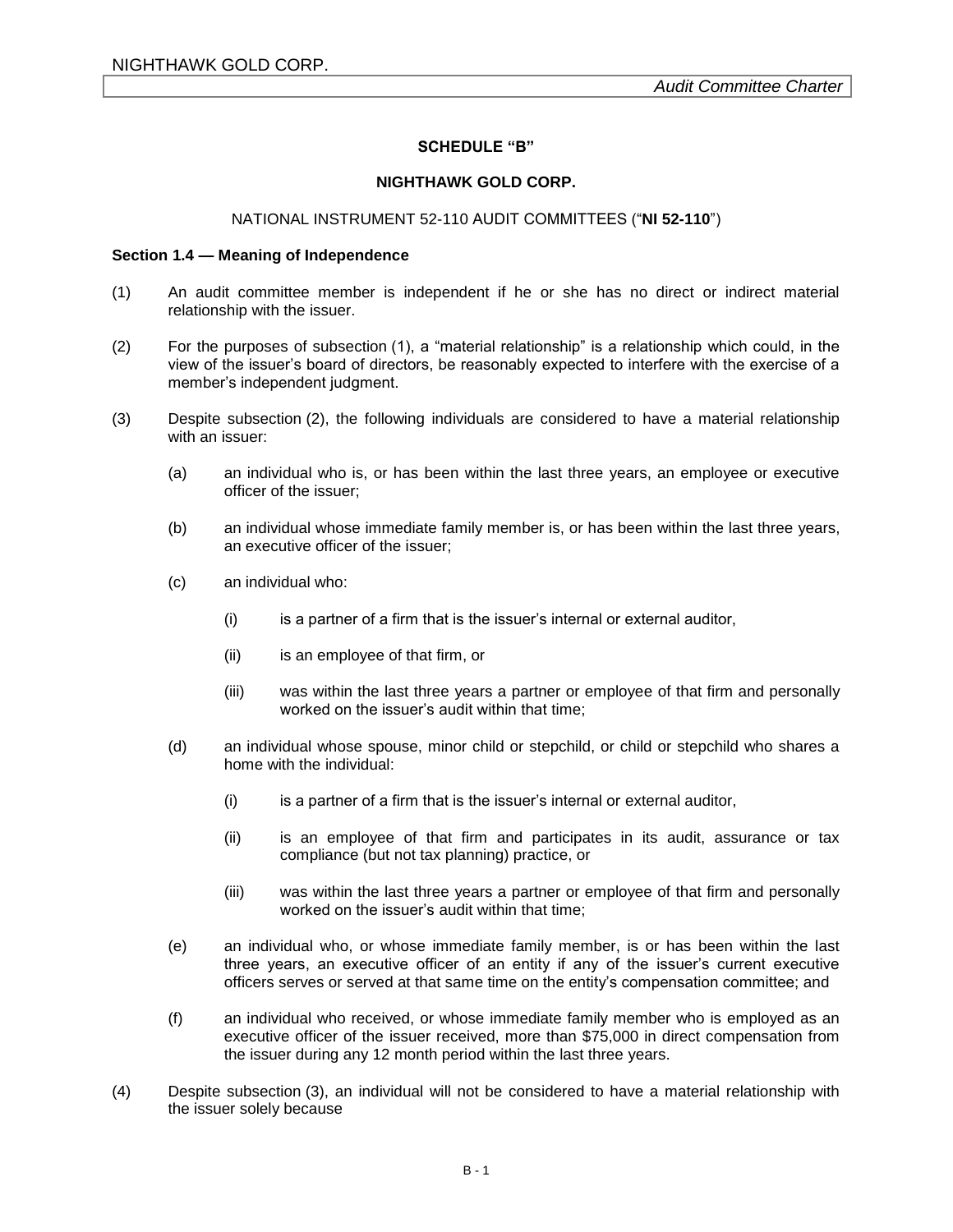- (a) he or she had a relationship identified in subsection (3) if that relationship ended before March 30, 2004; or
- (b) he or she had a relationship identified in subsection (3) by virtue of subsection (8) if that relationship ended before June 30, 2005.
- (5) For the purposes of clauses (3)(c) and (3)(d), a partner does not include a fixed income partner whose interest in the firm that is the internal or external auditor is limited to the receipt of fixed amounts of compensation (including deferred compensation) for prior service with that firm if the compensation is not contingent in any way on continued service.
- (6) For the purposes of clause (3)(f), direct compensation does not include:
	- (a) remuneration for acting as a member of the board of directors or of any board committee of the issuer, and
	- (b) the receipt of fixed amounts of compensation under a retirement plan (including deferred compensation) for prior service with the issuer if the compensation is not contingent in any way on continued service.
- (7) Despite subsection (3), an individual will not be considered to have a material relationship with the issuer solely because the individual or his or her immediate family member
	- (a) has previously acted as an interim chief executive officer of the issuer, or
	- (b) acts, or has previously acted, as a chair or vice-chair of the board of directors or of any board committee of the issuer on a part-time basis.
- (8) For the purpose of section 1.4, an issuer includes a subsidiary entity of the issuer and a parent of the issuer.

#### **Section 1.5 — Additional Independence Requirements for Audit Committee Members**

- (1) Despite any determination made under section 1.4 of NI 52-110, an individual who
	- (a) accepts, directly or indirectly, any consulting, advisory or other compensatory fee from the issuer or any subsidiary entity of the issuer, other than as remuneration for acting in his or her capacity as a member of the board of directors or any board committee, or as a part-time chair or vice-chair of the board or any board committee; or
	- (b) is an affiliated entity of the issuer or any of its subsidiary entities,

is considered to have a material relationship with the issuer.

- (2) For the purposes of subsection (1), the indirect acceptance by an individual of any consulting, advisory or other compensatory fee includes acceptance of a fee by
	- (a) an individual's spouse, minor child or stepchild, or a child or stepchild who shares the individual's home; or
	- (b) an entity in which such individual is a partner, member, an officer such as a managing director occupying a comparable position or executive officer, or occupies a similar position (except limited partners, non-managing members and those occupying similar positions who, in each case, have no active role in providing services to the entity) and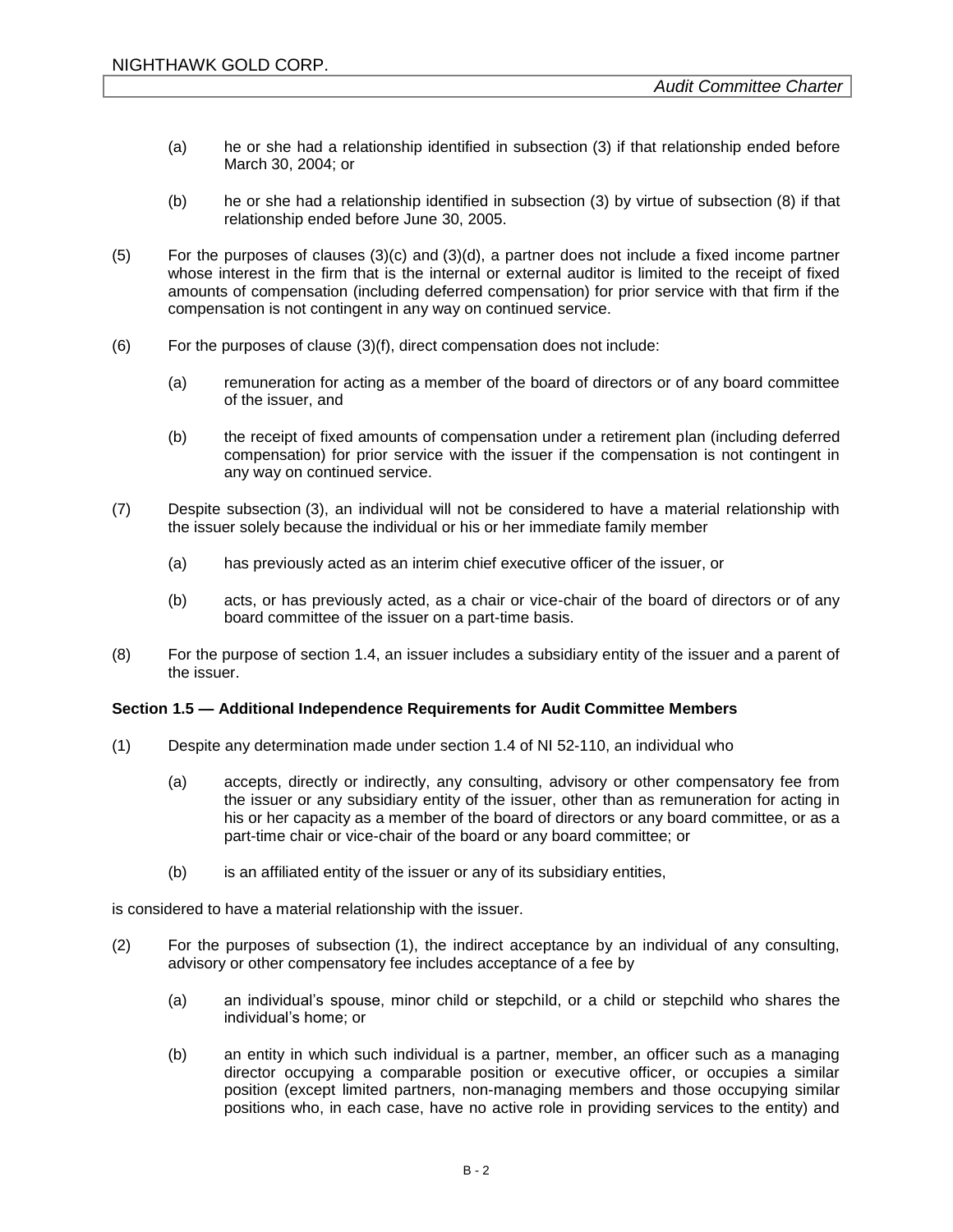which provides accounting, consulting, legal, investment banking or financial advisory services to the issuer or any subsidiary entity of the issuer.

(3) For the purposes of subsection (1), compensatory fees do not include the receipt of fixed amounts of compensation under a retirement plan (including deferred compensation) for prior service with the issuer if the compensation is not contingent in any way on continued service.